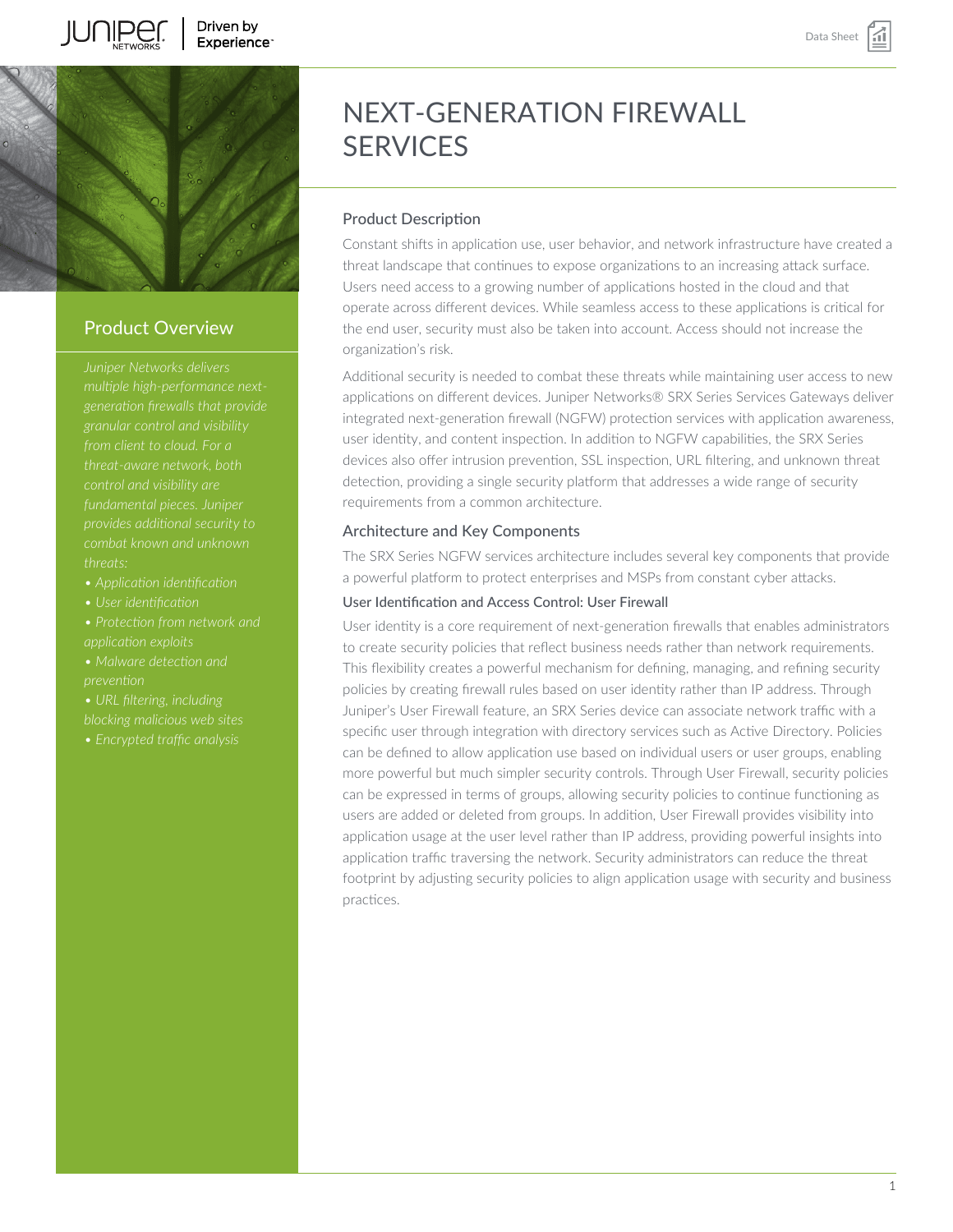### Application Identification and Control: AppSecure

Applications are no longer tied to traditional port-based communications. New applications are designed to dynamically change ports and protocols. Some are designed to tunnel through commonly used services, such as HTTP web traffic. For the user, this means applications can be used from anywhere, at any time. For the enterprise, it means defending against a constantly changing threat landscape that directly targets applications and passes through traditional network-layer protections.

Juniper NGFW services offer a powerful security platform that is well equipped to meet this challenge. At the core lies AppSecure, which offers robust visibility and control over applications on the network.

AppSecure instantly recognizes applications and surfaces the application name, description of the service, and inherent level of risk, regardless of port, protocol, or encryption method.

Offering deep application visibility and control, AppSecure provides the context that links application use to a user, regardless of location and device. Furthermore, AppSecure understands application behaviors and identifies vulnerabilities, enabling administrators to block risky applications before they can do any damage. AppSecure helps reduce an application's threat footprint by allowing the definition of granular security policies, such as the level of deep packet inspection required and which users or groups are allowed access.

#### Exploit Protection: Intrusion Detection and Prevention (IDP)

Juniper's intrusion prevention system (IPS) is tightly integrated with Juniper SRX to mitigate network and application exploits and protect against a wide range of attacks. Juniper IDP constantly monitors for new exploits against recently discovered vulnerabilities, keeping network protection up to date against the latest cyber attacks, and stopping them at the exploit stage before they gain a foothold inside the network. IDP signatures can be enabled in detection-only mode or inline to directly block malicious traffic.

#### Real-Time Protection: SecIntel

SecIntel provides verified threat intelligence to all points of connection across the network to block malicious traffic, enabling a threat-aware network. To help reduce risk, SecIntel can be deployed on the SRX to block malicious traffic originating from malicious IP addresses and domains, without the need for deep packet inspection. SecIntel's threat feeds are automated and constantly updated. Additionally, these feeds are scrubbed and verified by Juniper Threat Labs to maintain high detection efficacy and reduce false positives. SecIntel can help reduce the load on the network, while making it more intelligent.

#### Block Known Threats: Network Anti-Malware

Malicious files, including ransomware and adware, continue to proliferate from multiple attack vectors. These threats compromise network endpoints and make them vulnerable to data theft, including credentials and personally identifiable information (PII). Detecting and blocking malware and unwanted files at the network level before they make it onto an endpoint is critical to safeguarding users, applications, and infrastructure against attacks. Anti-malware protection combines cloud-based file reputation intelligence and malware signature with the SRX Series NGFW to deliver lightweight and fast security. The result is a highly effective perimeter defense against a multitude of known threats, which doesn't slow down your users or your business.

### Browsing Defense: Enhanced Web Filtering (EWF)

Users spend more than half of their time browsing the Internet and using web-based tools. It's important that web traffic is both legitimate and safe. At the same time, certain web applications, such as online banking or healthcare, must remain private. EWF allows administrators to block unwanted URL categories, such as gambling and malware sites, and it enables selective decryption to keep business traffic safe from threats while users' personal traffic can remain private. To reduce attacks, EWF contains more than 180 URL categories that can be used within security policies on the SRX.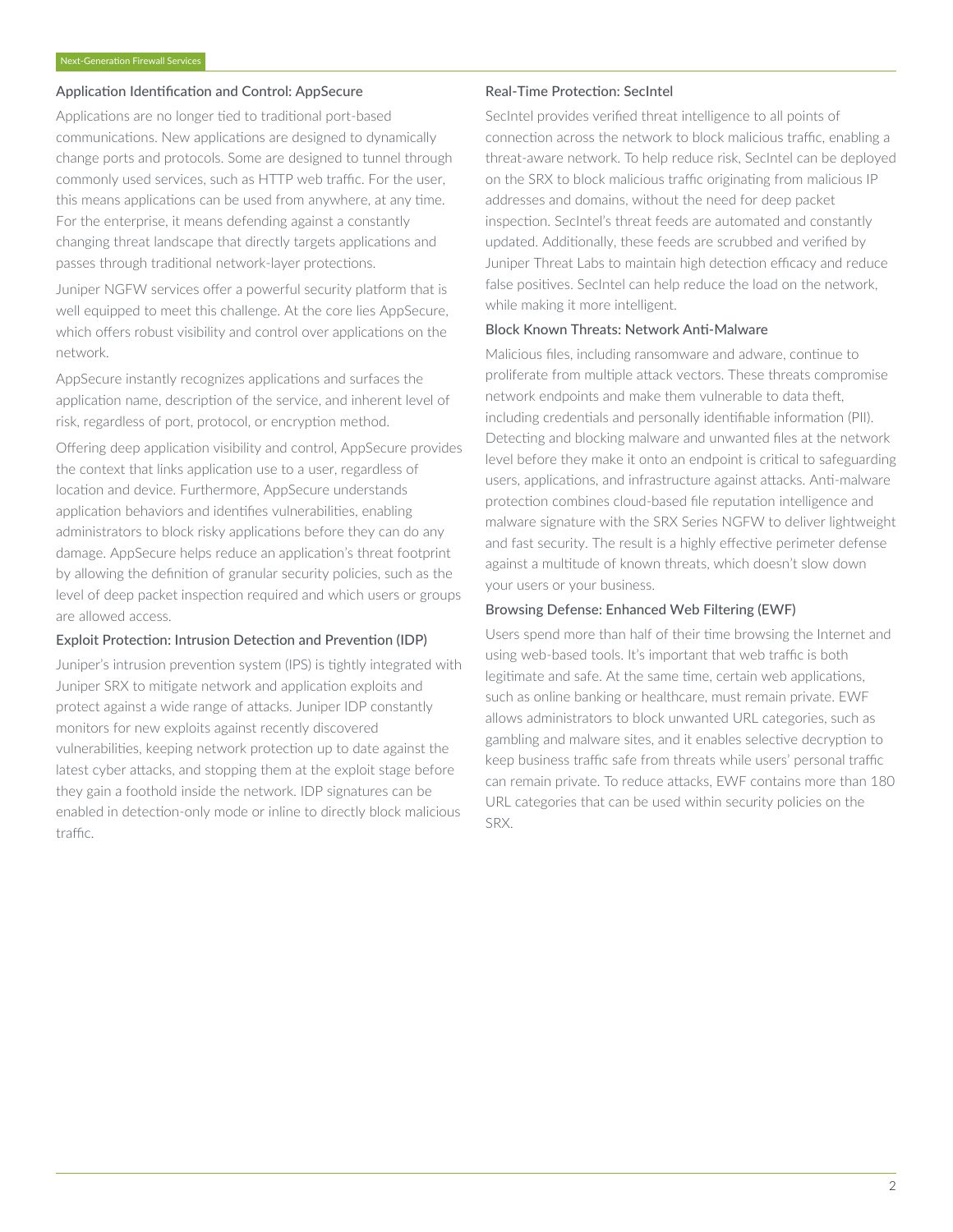## Encrypted Protection: SSL Proxy

SSL has become the universal method for authenticating websites and encrypting traffic between Web clients and Web servers. However, because SSL content is encrypted, users can directly download malware on to their end clients. Since organizations have no visibility into SSL connections, they are blind to any threats that are transmitted over HTTPS into their corporate enterprise.

Juniper offers a powerful application-level SSL proxy that sits between client and server, intercepting encrypted traffic, terminating the session, and re-initiating the connection towards the end destination. It can be used as an SSL "forward" proxy that sits between users on the corporate LAN and their access to the Internet, protecting the end client. It also intercepts HTTPS traffic by acting as a gateway at the enterprise perimeter, where it terminates encrypted traffic before it enters the enterprise. At that point, unencrypted traffic is immediately inspected to determine compliance with security policy, as set by the security team. Traffic is then handled by proactive malware engines that will immediately block malware, thwarting any security breach.

For user privacy protection, the SSL Proxy can be configured with exemptions that prevent traffic between certain URLs from being decrypted. The exemptions can be set up based on user groups, URL categories, or custom categories.

## Unknown Threats: Juniper Advanced Threat Prevention (ATP)

Juniper Advanced Threat Prevention (ATP) is Juniper's threat intelligence hub and uses machine learning algorithms to provide complete advanced malware detection and prevention. ATP supports threat detection without breaking decryption and surfacing compromised devices. When integrated with SRX Series Services Gateways, Juniper ATP leverages a global threat database to deliver threat intelligence, dynamic malware analysis, encrypted traffic insights, and adaptive threat profiling. Juniper ATP is offered as a cloud-based service or as an on-prem appliance.

Juniper ATP protects against trojans, worms, ransomware, botnets, and IoT threats.

## Features and Benefits

| Feature                                                   | <b>Junos OS Version</b><br>Required               | Description                                                                                                                                                                                                                                | <b>Benefits</b>                                                                                                                                                                       |
|-----------------------------------------------------------|---------------------------------------------------|--------------------------------------------------------------------------------------------------------------------------------------------------------------------------------------------------------------------------------------------|---------------------------------------------------------------------------------------------------------------------------------------------------------------------------------------|
| Application<br>identification                             | 15.1X49-D200 or<br>higher                         | Provides a sophisticated classification engine that accurately identifies<br>applications regardless of port or protocol, including applications known for<br>using evasive techniques to avoid identification.                            | Provides more granular control by identifying unique<br>applications rather than IP addresses to enforce corporate<br>security policies to match your specific business requirements. |
| Application analysis 15.1X49-D100 or                      | higher                                            | Provides detailed analysis of application volume and usage throughout the<br>network based on bytes, packets, and sessions.                                                                                                                | Enables tracking of application usage to identify high-risk<br>applications and analyze traffic patterns to improve network<br>management and control.                                |
| <b>AppFirewall</b>                                        | 18.2R1 or higher for<br>Unified Policy usage      | Enables tracking of application usage to identify high-risk applications and<br>analyze traffic patterns to improve network management and control.                                                                                        | Enhances security policy creation and enforcement based on<br>applications and user roles rather than traditional port and<br>protocol analysis.                                      |
| AppQoS                                                    | 18.2R1 or higher for use<br>within Unified Policy | Leverages Juniper's rich QoS capabilities to prioritize applications based on<br>customers' business and bandwidth needs.                                                                                                                  | Allows users to prioritize traffic as well as limit and shape<br>bandwidth based on application information and contexts for<br>improved application and overall network performance. |
| <b>Advanced Policy-</b><br><b>Based Routing</b><br>(APBR) | 15.1X49-D60 or higher                             | Classifies sessions based on applications and applies the configured rules to<br>reroute the traffic.                                                                                                                                      | Provides the ability to route traffic over different WAN links<br>and assign higher priority to business-critical applications.                                                       |
| <b>User Firewall</b>                                      | 12.1X47-D10 or higher                             | Integrates with directory services such as Active Directory to create firewall<br>policies that are associated with specific users or groups to enforce security<br>protection.                                                            | Enables more accurate and granular security policies through<br>powerful but simplified security controls.                                                                            |
| <b>SSL Proxy</b>                                          | 15.1X49-D30 or higher                             | Sits between client and server, intercepting encrypted traffic, terminating the<br>session, and re-initiating the connection towards the end destination, and can<br>be used as an SSL "forward" proxy to protect the end-client.          | Prevents users from directly downloading malware hidden<br>within encrypted traffic on to their end clients.                                                                          |
| System (IPS)                                              | Intrusion Prevention 15.1X49-D10 or higher        | Offers comprehensive protection against a broad range of known security<br>exploits in applications, databases, and operating systems.                                                                                                     | Constantly monitors for new exploits against newly discovered<br>vulnerabilities to ensure that network protection is up-to-date<br>against the latest attack cyber methods.          |
| Juniper Advanced<br><b>Threat Prevention</b>              | 15.1X49-D80 or higher                             | Provides cloud-based service that performs sophisticated advanced malware<br>detection through powerful machine learning algorithms to identify previously that eludes conventional methods, ensuring complete<br>unseen security threats. | Accurately identifies unknown and never-before-seen malware<br>protection.                                                                                                            |
| (SecIntel)                                                | Security Intelligence 15.1X49-D80 or higher       | Generates threat feeds that include attacker IPs, C&C, GeoIP, infected hosts.<br>and dynamic address groups.                                                                                                                               | Reduces risk by enabling Juniper switches, routers, and<br>firewalls to identify and block potential threats.                                                                         |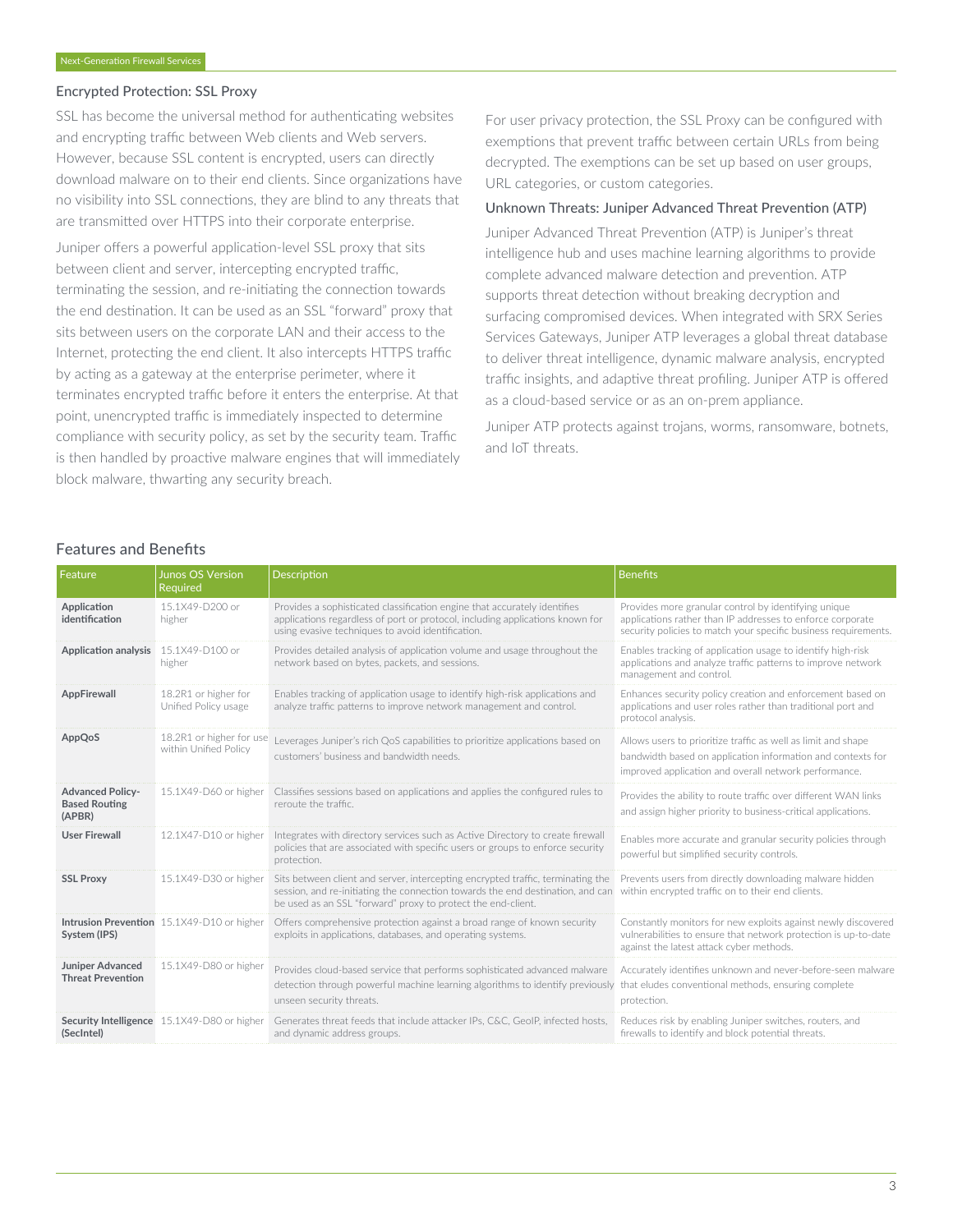| <b>Feature</b>                       | <b>Junos OS Version</b><br>Required                                      | <b>Description</b>                                                                                                                                                                                                                                                                                                                                                                                                                              | <b>Benefits</b>                                                                                                                                              |
|--------------------------------------|--------------------------------------------------------------------------|-------------------------------------------------------------------------------------------------------------------------------------------------------------------------------------------------------------------------------------------------------------------------------------------------------------------------------------------------------------------------------------------------------------------------------------------------|--------------------------------------------------------------------------------------------------------------------------------------------------------------|
| <b>Encrypted Traffic</b><br>Insights | 20.2R1 or higher                                                         | Enables SRX Series firewalls to collect relevant SSL/TLS connection data.<br>including certificates used, cipher suites negotiated, and connection behavior.<br>This information is processed by Juniper ATP, which uses network behavioral<br>analysis and machine learning to determine whether the connection is benign<br>or malicious. Policies on SRX Series firewalls can be used to block encrypted<br>traffic identified as malicious. | Restores visibility that was lost due to encryption without the<br>heavy burden of full TLS/SSL decryption.                                                  |
| <b>Adaptive Threat</b><br>Profiling  | 20.2R1 or higher                                                         | Allows organizations to leverage their existing infrastructure to create security<br>intelligence feeds based on real-time events occurring on their network.<br>These feeds, unique to each organization, can be configured based on<br>security policies and utilized by other enforcement points on the network to<br>detect threats and update their infrastructure in real-time, blocking potential<br>attacks.                            | Improves threat response times by taking real-time threat<br>information and pushing it out to all points across the network.                                |
| Network Anti-<br>Malware             | 15.1X49-D100 or<br>higher (cloud-based)<br>18.4R1 or higher (on-<br>box) | Protects against malware, viruses, phishing attacks, intrusions, spam, and<br>other threats through antivirus, antispam, and Web and content filtering                                                                                                                                                                                                                                                                                          | Implements real-time security defense that ensures businesses<br>have up-to-date signatures that provide visibility into threats<br>from all over the world. |
| <b>URL Filtering</b>                 | 15.1X49-D40 or higher                                                    | Provides web traffic categorizations that can be incorporated into application<br>and security policy.                                                                                                                                                                                                                                                                                                                                          | Prevents web-borne threats and unwanted browsing activity.                                                                                                   |
| <b>Security Director</b>             | 15.1X49-D60 or higher                                                    | Streamlines operations by centrally managing all NGFWs from a single pane<br>of glass.                                                                                                                                                                                                                                                                                                                                                          | Simplifies complex security policy management and<br>implementation through easy-to-use GUI, saving time and<br>increasing productivity.                     |

## Junos Space Security Director

Juniper Networks® Junos® Space Security Director is the central manager for all SRX Services Gateways. It provides security policy management for all physical, logical, and virtual firewalls through an innovative, intuitive, and centralized web-based interface that offers enforcements across emerging and traditional threat vectors. It provides detailed visibility into application performance, reduces risk while enabling users to move quickly from "knowing" something is wrong to "doing" something to fix the problem.

Providing extensive scale, granular policy control, and policy breadth across the network, Security Director helps administrators manage all phases of the security policy lifecycle for stateful firewall and NGFW services through a centralized web-based interface. Security Director supports multiple types of environments and can be deployed on-premises or as-a-service.

#### Juniper Networks Services and Support

Juniper Networks is the leader in performance-enabling services that are designed to accelerate, extend, and optimize your highperformance network. Our services allow you to maximize operational efficiency while reducing costs and minimizing risk, achieving a faster time to value for your network. Juniper Networks ensures operational excellence by optimizing the network to maintain required levels of performance, reliability, and availability.

For more details, please visit [https://www.juniper.net/us/en/](https://www.juniper.net/us/en/products.html) [products.html.](https://www.juniper.net/us/en/products.html)

### Ordering Information

To order Juniper Networks SRX Series Services Gateways, and to access software licensing information, please visit the [How to](https://www.juniper.net/us/en/how-to-buy/form.html) [Buy](https://www.juniper.net/us/en/how-to-buy/form.html) page on www.juniper.net.